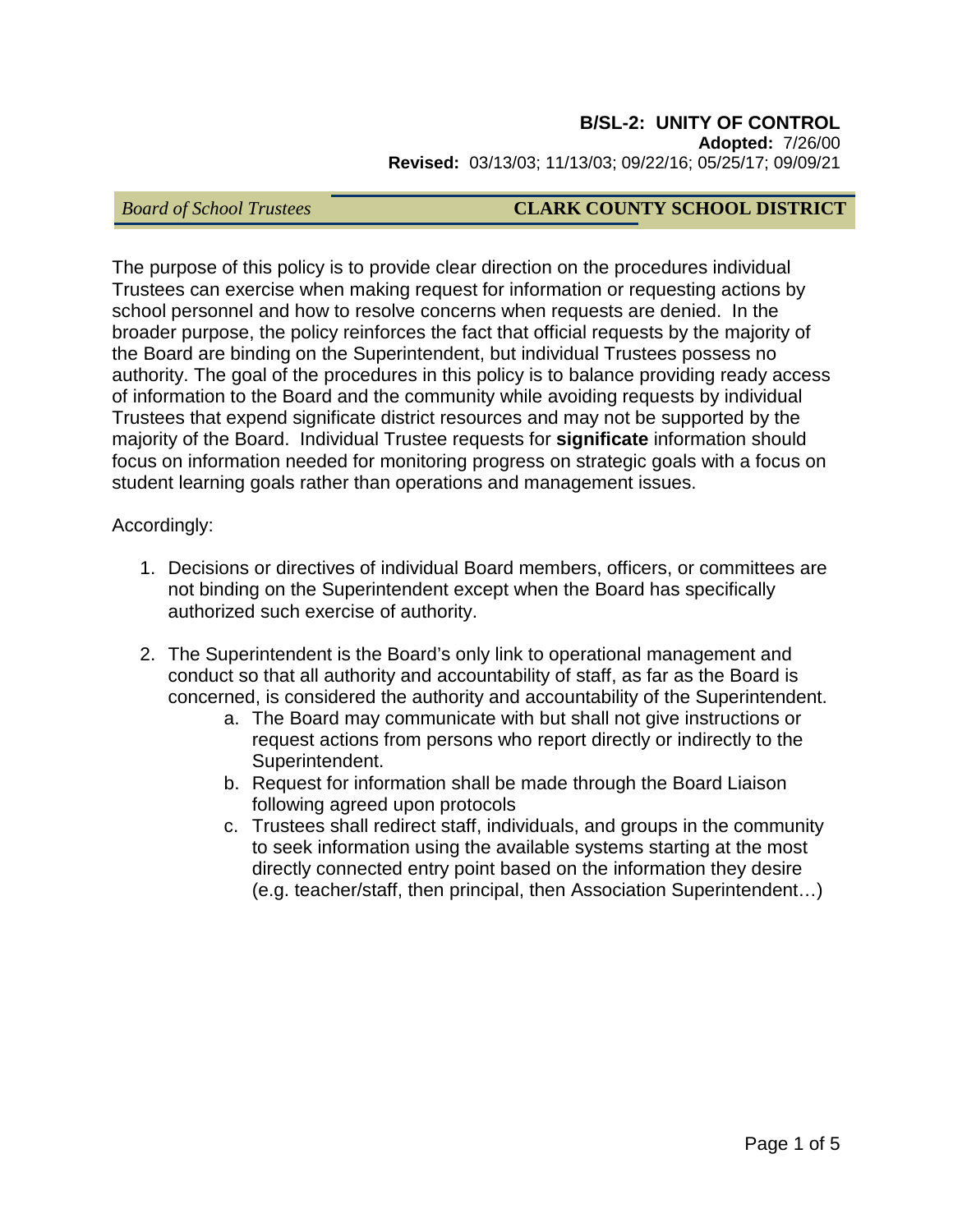#### *Board of School Trustees* **CLARK COUNTY SCHOOL DISTRICT**

- 3. In cases where Board members or committees request significant reports, information, assistance or employee action without explicit Board approval, the Superintendent shall obtain Board approval when such requests, in the Superintendent's opinion, have already been provided, are outside the proper authority or role of the requester, or require a material amount of staff time or funds to fulfill.
	- A. In cases where a Trustee requests from an employee, significant reports, information, assistance or employee action without explicit Superintendent approval, the employee is directed to report the request to the Superintendent or the Board Liaison, and proceed as directed.
	- B. The Board Liaison shall request that the Trustee(s) complete the Information Request Form.
	- C. If the request comes from a member of any Board sanctioned committee, the Board Liaison will request the form to be filled out by the committee's chair.
	- D. If the Superintendent does not agree with the request of an individual Board member to create reports or commit employee time and energy, the Board member has the option to accept that decision; follow the Progressive Response Protocols, or Board Meeting Action outlined below.

#### **Types of Information Requested**

It is possible that a Trustee may want to ask a staff member for simple or **insignificant**  information just as any community may ask. This may be defined as information that is available and readily accessible to the public and can be provided in 10 minutes or less. In cases where the information would require **significate** time or resources, the staff member should seek direction from the Superintendent or the Board liaison on whether to redirect time and resources to provide the requested information or action. The staff member determines whether the information requested is significant or insignificant.

**Significant** information requested should follow the Request for Information Process outlined below. This will allow the Board President and Superintendent to monitor the quantity and nature of Trustee requests for information to avoid duplication of requests and monitor staff work capacity needs.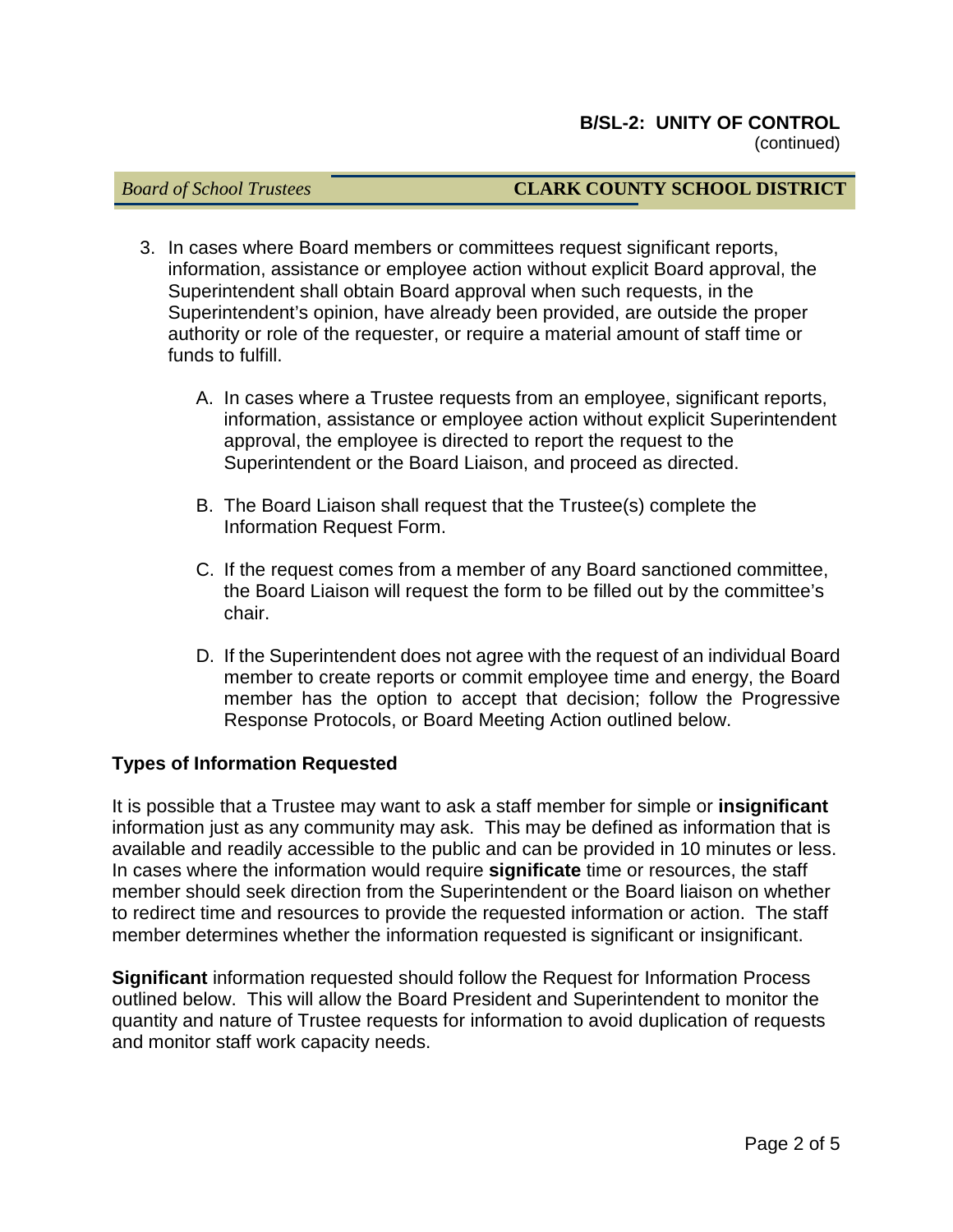## *Board of School Trustees* **CLARK COUNTY SCHOOL DISTRICT**

## **REQUEST FOR INFORMATION PROCESS**

In order for a Trustee, Trustees, or committees to request reports, significate information, assistance or employee action, the request should be made **directly to the Board Liaison** using the following protocols:

- 1. The Board liaison shall develop and maintain an *Information Request Form* in Smartsheet that includes the below information:
	- a. Trustee(s) Name(s)
	- b. Date of Request
	- c. Detailed description of the information requested
	- d. Indicate the Strategic Goal linked to the request (Dropdown menu)
	- e. Indicate the initiate of the request (Check all that apply)
		- i. Request initiated by staff or staff group. Name
		- ii. Request initiated by community member or group. Name
		- iii. Personal interest
	- f. Describe the reason for or purpose of the request.
	- g. If initiated by staff or community member (parent/guardian) or group, indicate which chain-of-command steps were already taken prior to initiating this Trustee request (Check all that apply).
		- i. Worked through teacher/staff
		- ii. Worked through building administrator
		- iii. Worked through program administrator
		- iv. Worked through Associate Superintendent
		- v. Worked through Central Office Director
		- vi. Worked through Superintendent
		- vii. Worked through Association representative
- 2. Trustees shall use the Information Request Form when requesting information and note if the request is an urgent matter and/or an emergency.
- 3. The Board Liaison shall send the Information Request Form to the Superintendent and a copy to the Board President and/or all Trustees. All Trustees will be granted access to Smartsheet tracking system to review requests for information as needed.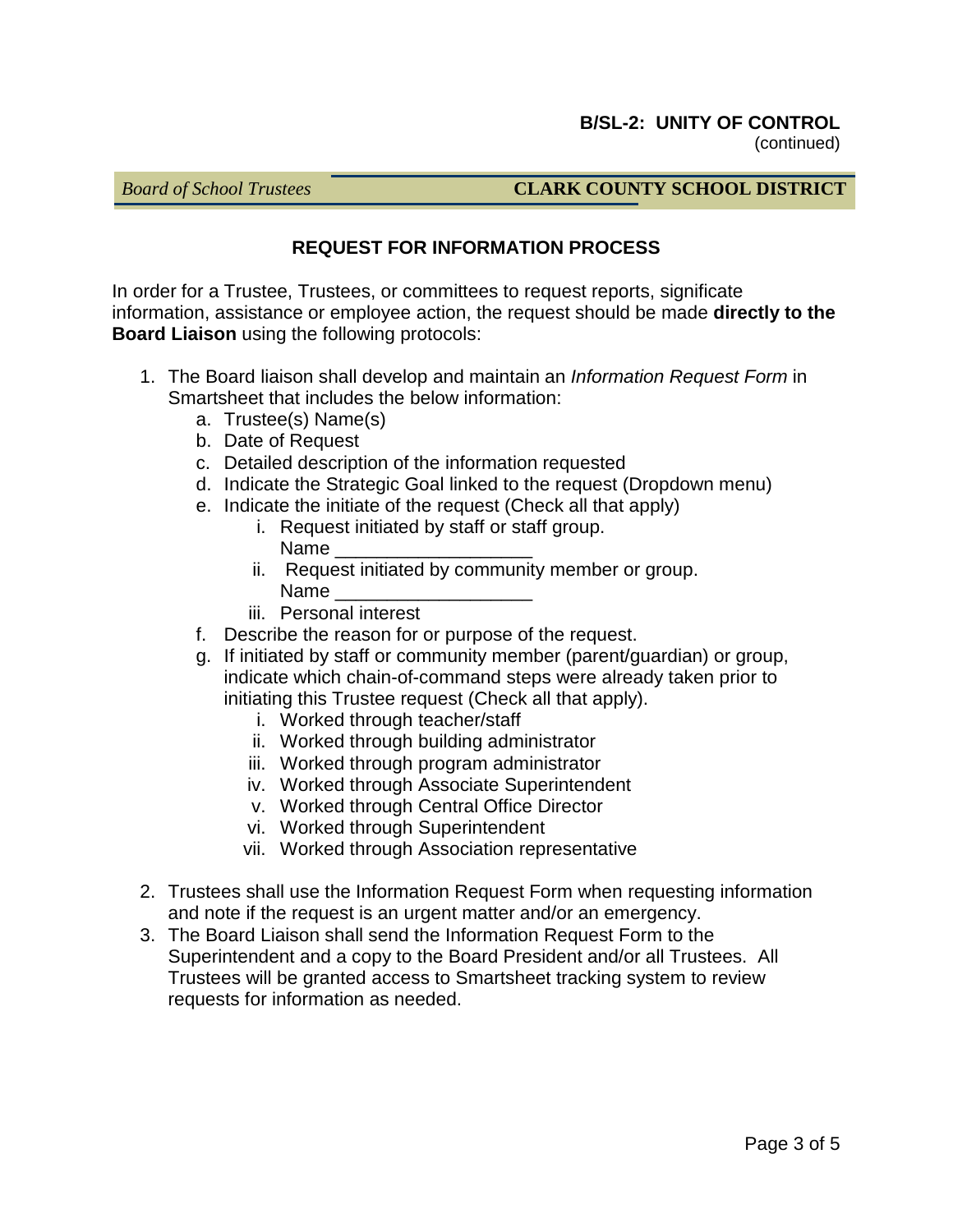## *Board of School Trustees* **CLARK COUNTY SCHOOL DISTRICT**

- 4. Within 5 business days, the Superintendent can accommodate the request or decline the request if, in the Superintendent's opinion, the information:
	- has already been provided,
	- is outside the proper authority or role of the requester, or
	- requires a material amount of staff time or funds to fulfill.
	- If the Superintendent declines the request for information, the following shall occur in the sequence listed:
		- i. The Superintended informs the Board Liaison including the reason(s) for declining.
		- ii. The Board Liaison shall then forward the declination and the reasons listed to the requesting Trustee(s) and send a copy to the Board President.

#### **Protocols when a Request for Information Declined**

If a request for information is declined, the Trustee has the following options in response to the declination:

- 1. The Trustee can accept the decision to decline
- 2. The Trustee can pursue a reversal of the Superintendent's decision through the *Progressive Response Protocols*.
	- a. Trustees(s) making the request shall meet individually with the Superintendent and Board liaison to discuss the request.
	- b. If not satisfied, the Trustee(s) shall meet to discuss the request with the Board President, Board liaison, and Superintendent together
	- c. .If the Board President is the requestor, the Superintendent can select another Board member to include in the meeting to discuss the request.

3. After the Trustee completes the Progressive Response Protocols, when the request for information is still denied the Trustee can request *Board Meeting Action* on a request of information governed by the following protocols:

- a. The request for information shall be listed as a potential Action Item on the next scheduled Board meeting.
- b. The scope of the agenda item shall be limited to discussion of whether or not the request for information should be granted.
- c. All Trustees shall be provided the Request for Information form.
- d. All Trustees shall be provided with the declination explanation from the Superintendent.